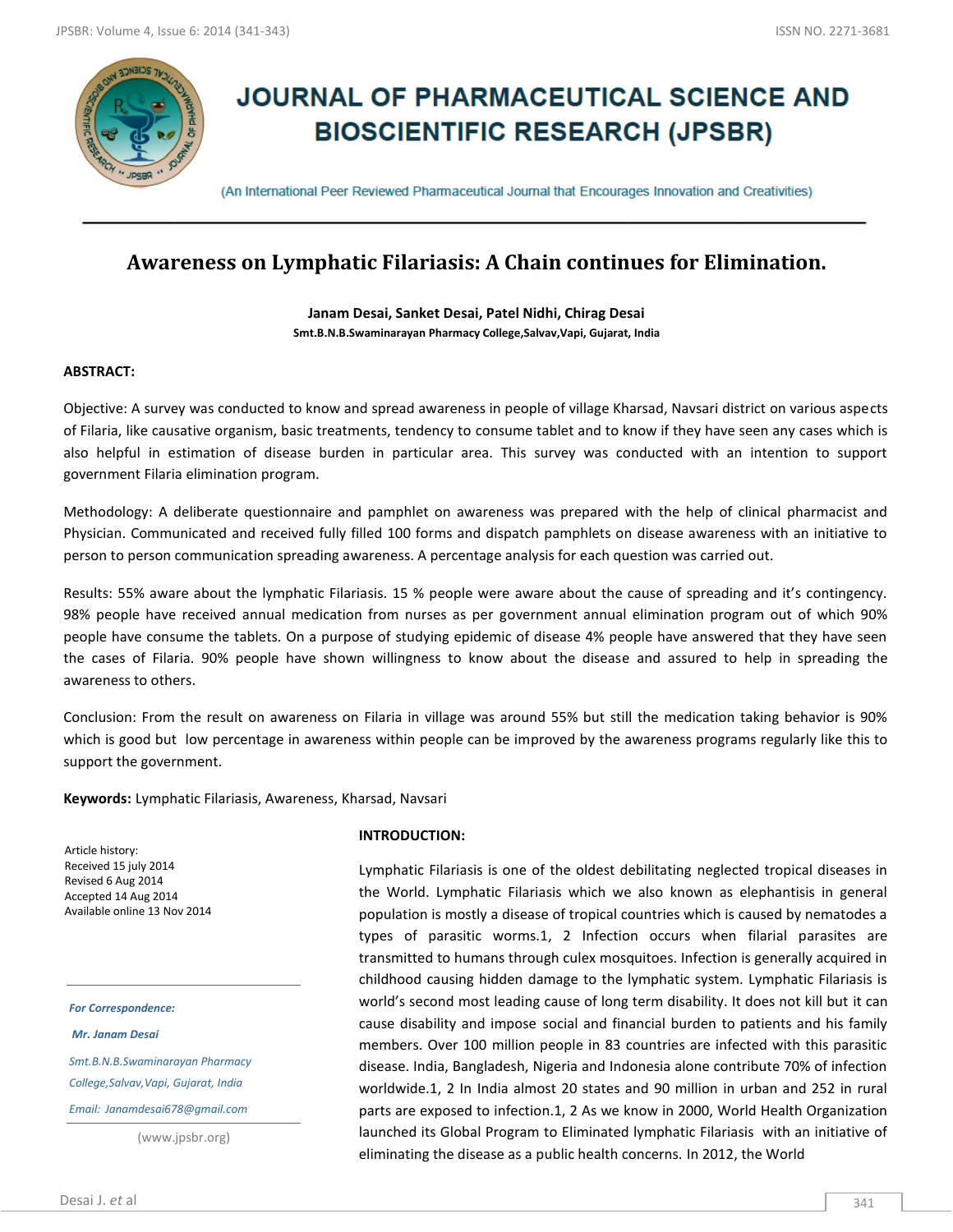Health Organization Neglected Tropical Disease roadmap reconfirmed the target date for achieving Lymphatic Filariasis elimination by 2020.1 The elimination strategy has two components: I) to stop the spread of infection and II) to alleviate the suffering of affected populations to control morbidity. For implementation of elimination strategy Disease burden estimation, mapping and stratification background surveillance to prevent resurgence and advocacy and social mobilization are the main components.1, 2

There are various common aspects on which if population becomes aware the parasitic infections can be avoid by frequent mosquito bites.1, 2 People need to take the necessary precaution when travelling to areas where the disease is endemic. Always sleep under a mosquito net. Try to avoid areas where standing water is present. If possible than Limit your outdoor activities to time after dawn and before dusk. Wear long sleeves shirts, long pants and socks to avoid exposure to mosquito. Use a mosquito repellent on exposed skin to prevent biting. Generally standing water and open gutters are the main places where the breeding takes place. So, Maintain Good sanitary conditions. Wuchereria bancrotti and Brugia Malayi is nematodes parasites causing lymphatic Filariasis. Mosquitoes are infected with microfilaria by ingesting blood when biting an infected host. When the infected mosquitoes bite people, mature parasite larvae are deposited on the skin from where they can enter the body. The larvae of the parasite than migrate to lymphatic vessels where they make a nest and develop into adult worms, thus continue the transmission cycle.1, 2

All ages and genders are susceptible to disease infection. The infection increases with age and reaching a peak between 20 and 25 years. Clinical symptoms are lymphangitis, abscess with severe pain, lymphadenitis and tenderness. Lymphoedema, hydroceles, elephantiasis and chyluria are symptoms of chronic stage disease.1-3 These patients are not only just physically disabled but they also suffer psychosocial and economical problems. Mass drug administration is the primary intervention to interrupt transmission. Most of this program is once yearly- administration of single dose of two drugs given together. The following recommended drug regimen must be needed to administered once a year for at least 5 years, with a coverage of at least 65% of total population.1, 2, 4 These programs promote the benefits of the intensive local hygiene

intensive local hygiene practice as well as the prevention of the debilitating and painful episodes of inflammation. Eliminating lymphatic Filariasis can prevent unnecessary suffering and contribute to reduction of poverty and help in economy. Various efforts have been taken by the national and state governments along with World Health Organization, towards the elimination of Lymphatic Filariasis in India. In India Mass Drug Administration is an economic option and our health care system is capable of operating the program but a study indicates the main limitation is a comparatively poor coverage of drug distribution and consumption in urban areas of country.5, 6

Prevention of lymphatic Filariasis is possible by stopping the spread of infection. Treatment involves a single dose of two medicines give annually to an entire at risk population.7, 8 Tablets like Albendazole (400 mg) together with Ivermectin (150-200 mcg/kg), and Diethylcarbamazine Citrate (DEC) (6mg/kg) are used in management of the disease. Large scale treatment conducted annually for 4-6 years, for treating all persons living in areas where the infection is present can interrupt the transmission cycle. The concept in population mind about the side effects of the drugs are generally due to the primary response to the killing of parasites and can easily be resolved and managed.8,9

The present survey program was initiated with an intention to determine and spread the awareness in people on the filarial disease and to assess strategies to bring awareness of filarial disease in various preventive aspects so that can eventually help in elimination of disease from the country. Methodology:

A well designed questionnaire was developed with assistance from clinical pharmacist and Physician. With an intention to eliminate Filariasis by spreading awareness we communicate d people by door to door visit able to received 100 fully filled forms and dispatch same numbers of awareness leaflets on Filaria. A survey was conducted in interior village Kharsad, of Navsari district, Gujarat. The concept is simple just to know and spread about awareness on causative organism of the disease, its contingency, curiosity to know about the disease, receiving the tablets or not and if so than consuming the tablet or not, and whether seen any cases which will help in mapping of the disease and last but important part of our program is will they help in spreading the same awareness to others or not. For each question the respective choices were given to the participants of our study. Percentage analysis for each question was carried out. The respondents were explained and advised to choose the answers that match their perception.

s